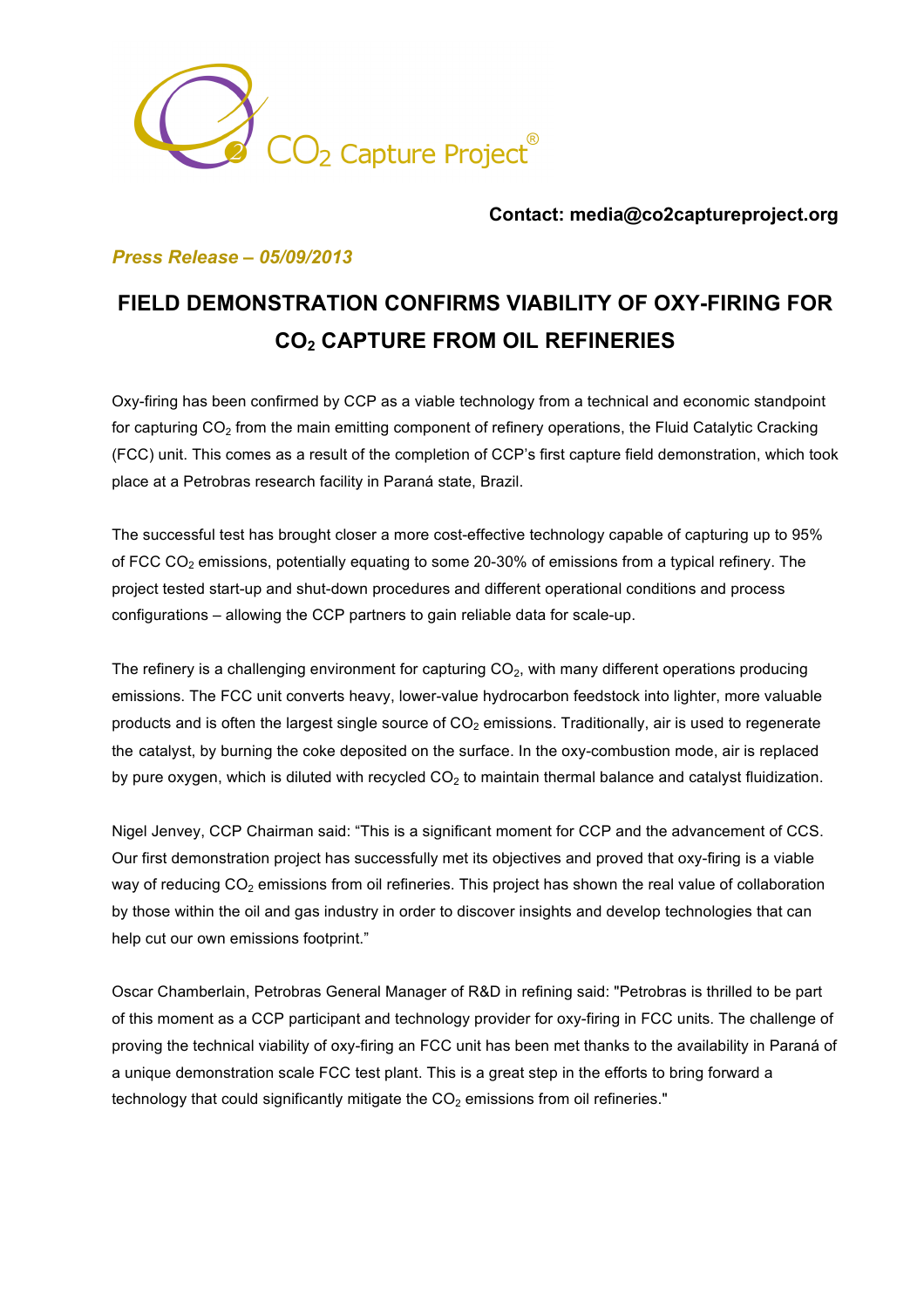

### **Contact: media@co2captureproject.org**

## *Press Release – 05/09/2013*

The main results from the demonstration are:

- Technical viability was proved with different feed qualities (VGO, ATR) and in two extreme operating conditions (Same Heat Balance, Same Inert Volumetric Flow Rate), with the same or higher product yields
- The purity of captured  $CO<sub>2</sub>$  reached the target 93-95% under oxy-firing conditions
- Smooth and fast switch between air and oxy-firing through effective monitoring of excess  $CO<sub>2</sub>$  in the flue gas
- A significant gain in operational flexibility was achieved, meaning the cost of  $CO<sub>2</sub>$  capture can be somewhat mitigated. This flexibility allows either higher carbon throughput (10% higher flowrate with same conversion) or the processing of lower cost heavier feedstock with the same results
- Catalyst entrainment rates compared to combustion in air varied from lower (Same Heat Balance) to higher (Same Inert Volumetric Flow Rate). An interim condition – Same Solid Entrainment – was also tested delivering the same entrainment as in air operation
- Increase in oxygen partial pressure did not lead to increased catalyst deactivation, thus indicating there will be no need to increase catalyst make-up in full-scale operating conditions. However greater catalyst replacement rate may be needed where higher entrainment rates lead to higher cyclone loading and catalyst loss (most notably when the  $CO<sub>2</sub>$  recycling rate is above that of the Same Solid Entrainment condition)
- Potential corrosion issues were identified early in the testing due to the presence of  $NO<sub>x</sub>$  and  $SO<sub>x</sub>$ impurities in the flue gas. These are fully understood and are manageable through proper design.

A factsheet with more information about the demonstration is available at http://www.co2captureproject.org/reports/FACTSHEET\_FCC.pdf

-Ends-

#### **Notes to Editors**

**Report:** A version of the CCP paper presented at the GHGT-11 conference in Kyoto, Japan, in September 2012 (*Oxy-Combustion Technology Development for Fluid Catalytic Crackers (FCC) – Large Pilot Scale Demonstration*) is available to editors at http://www.co2captureproject.org/reports/PAPER\_FCC.PDF

#### **FCC Overview:**

The FCC is often the largest single source of CO<sub>2</sub> emissions from a refinery. The pilot FCC unit used in the CCP demonstration has the capacity to process up to 33 bbl/d of hydrocarbon feed (emitting 1 ton/day of  $CO<sub>2</sub>$ ). It consists of an adiabatic riser, stripper and regenerator, which allows simulation of a commercial FCC unit, including the energy balance.

The CCP is a partnership of major energy companies, working to advance the technologies that will underpin the deployment of industrial-scale CO2 capture and storage. Since its formation in 2000, the CCP has undertaken more than 150 projects to increase